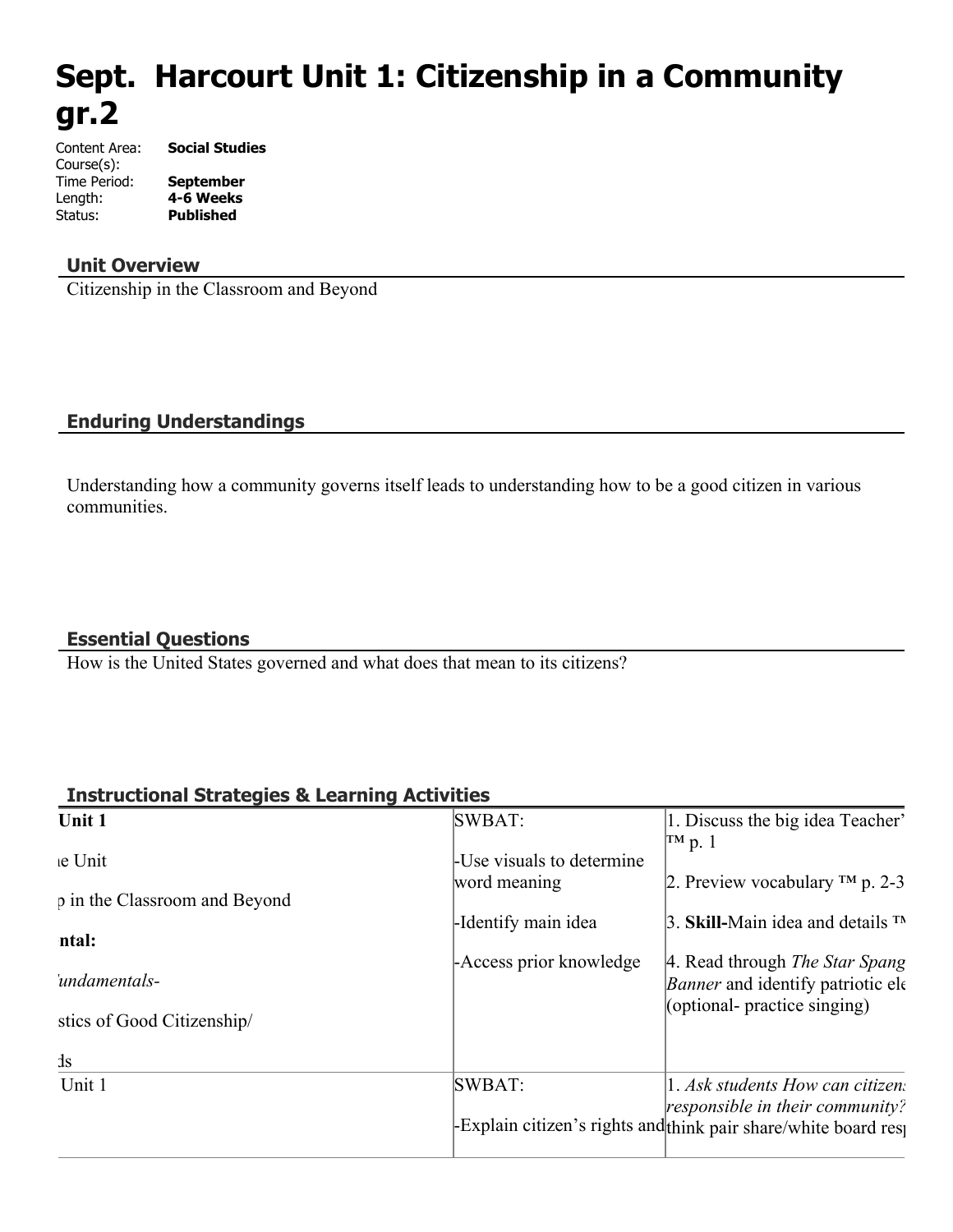| Unit 1 | responsibilities<br>-Recognize the need for<br>rules and laws<br>-Identify consequence of<br>breaking rules and laws<br>-Use problem solving<br>process<br>-Describe consequences of<br>different solutions<br>-Explore points of view<br>SWBAT:<br>-Identify and describe<br>functions of government<br>-Understand how<br>government works<br>-Use a word web to connect<br>ideas<br>-Create a word web about<br>government | 2. Read p. 8-12 (options- teache<br>students volunteers, buddy readi<br>questioning/assess using review<br>$3. Writing$ - TM p.13 Explain the<br>importance of a classroom rule.<br>4. Practice-Workbook page 13<br>5. Skill-Flag drawing activity $TN$<br>discuss the importance of worki<br>together.<br>5. Read p.s 14-15/ $^{TM}$ questionir<br>6. Practice-Workbook p. 2<br>7. Read p. 16-17/TM questionin<br>8. Put students in group to discu<br>questions on p. 17<br>1. Ask students how they think<br>government helps them?<br>2. Read p. 18-21/ $TM$ questionin<br>using review $TM$ p. 21<br>3. Writing- write a thank you no<br>government service. Share<br>4. Practice-Workbook p. 3<br>5. Skill-Create a word web with<br>6. Create a class word web "gov"<br>with students and continue to ad<br>throughout unit.<br>7. Workbook p. 4 |
|--------|-------------------------------------------------------------------------------------------------------------------------------------------------------------------------------------------------------------------------------------------------------------------------------------------------------------------------------------------------------------------------------------------------------------------------------|---------------------------------------------------------------------------------------------------------------------------------------------------------------------------------------------------------------------------------------------------------------------------------------------------------------------------------------------------------------------------------------------------------------------------------------------------------------------------------------------------------------------------------------------------------------------------------------------------------------------------------------------------------------------------------------------------------------------------------------------------------------------------------------------------------------------------------------------------------|
| Unit 1 | <b>SWBAT:</b><br>-Describe why we need<br>leaders<br>-Identify local, state, and                                                                                                                                                                                                                                                                                                                                              | 1. Ask students who they think is<br>leader? Read through p. 24-27/<br>questioning/assess using review<br>2. Writing- If you were mayor ho<br>you help your community? Shar                                                                                                                                                                                                                                                                                                                                                                                                                                                                                                                                                                                                                                                                             |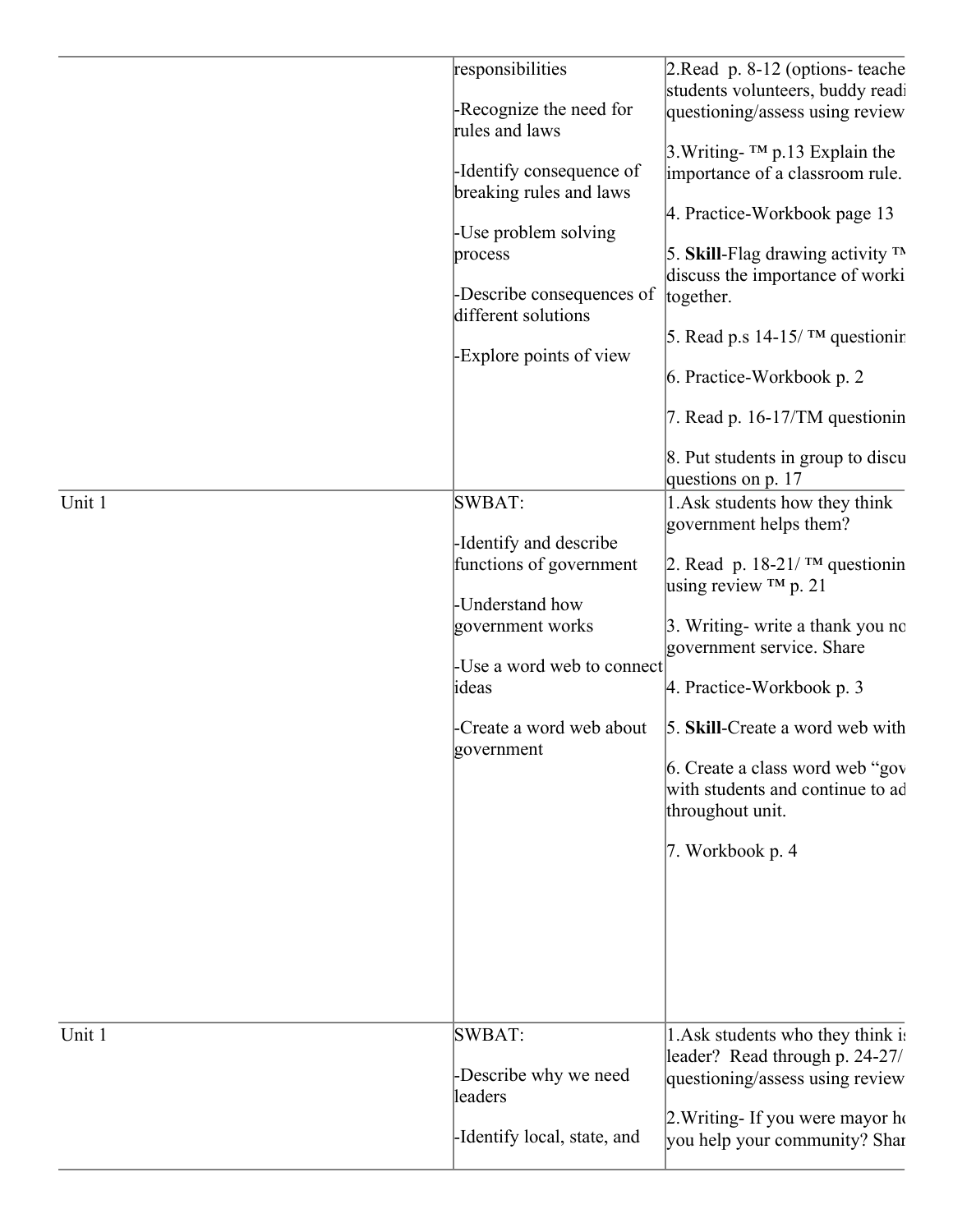| -Describe the voting<br>process<br>$TM$ p. 28 Discuss voting<br>-Explain majority rule<br>5. Read p. $28-29$ (Practice: use<br>-Participate in a simulated<br>election<br>classroom)<br>-Explain significance of<br>Susan B. Anthony<br>(review timeline)<br>$TM$ p. 31 Questioning<br>SWBAT:<br>-Describe the three<br>branches of government<br>using Review $TM$ p. 37<br>-Identify the Constitution as $3$ . Writing-Make a chart of the t<br>the defining document of<br>do. Share<br>our government<br>-Understand how one<br>4. Practice-Workbook p. 7<br>person can make a<br>difference in the<br>community<br>questioning p. 39<br>SWBAT:<br>map.<br>-Identify the structure of<br>local and state government<br>2. Read p. 40-45, $TM$ questioning<br>using Review $TM$ p. 45<br>-Compare and contrast<br>functions of 3 types of<br>3. Activity- Make a poster of wl<br>community needs. Share<br>government<br>-Use a map title and map<br>4. Practice - Workbook p. 8<br>key to locate information<br>maps $TM$ p. 46<br>-Create a map with a key<br>-Locate and study the<br>Whitehouse |        | national leaders | 3. Practice-Workbook p. 5                                          |
|--------------------------------------------------------------------------------------------------------------------------------------------------------------------------------------------------------------------------------------------------------------------------------------------------------------------------------------------------------------------------------------------------------------------------------------------------------------------------------------------------------------------------------------------------------------------------------------------------------------------------------------------------------------------------------------------------------------------------------------------------------------------------------------------------------------------------------------------------------------------------------------------------------------------------------------------------------------------------------------------------------------------------------------------------------------------------------------------------------|--------|------------------|--------------------------------------------------------------------|
|                                                                                                                                                                                                                                                                                                                                                                                                                                                                                                                                                                                                                                                                                                                                                                                                                                                                                                                                                                                                                                                                                                        |        |                  | 4. Activity: Have students sugge<br>ways to choose an outdoor game |
|                                                                                                                                                                                                                                                                                                                                                                                                                                                                                                                                                                                                                                                                                                                                                                                                                                                                                                                                                                                                                                                                                                        |        |                  |                                                                    |
|                                                                                                                                                                                                                                                                                                                                                                                                                                                                                                                                                                                                                                                                                                                                                                                                                                                                                                                                                                                                                                                                                                        |        |                  | make relevant decisions in your                                    |
|                                                                                                                                                                                                                                                                                                                                                                                                                                                                                                                                                                                                                                                                                                                                                                                                                                                                                                                                                                                                                                                                                                        |        |                  | 6. Biography p. $30-31$ Susan B.                                   |
|                                                                                                                                                                                                                                                                                                                                                                                                                                                                                                                                                                                                                                                                                                                                                                                                                                                                                                                                                                                                                                                                                                        |        |                  |                                                                    |
|                                                                                                                                                                                                                                                                                                                                                                                                                                                                                                                                                                                                                                                                                                                                                                                                                                                                                                                                                                                                                                                                                                        |        |                  | (*Harcourt website for more inf                                    |
|                                                                                                                                                                                                                                                                                                                                                                                                                                                                                                                                                                                                                                                                                                                                                                                                                                                                                                                                                                                                                                                                                                        | Unit 1 |                  | 1. Ask students Who leads our co                                   |
|                                                                                                                                                                                                                                                                                                                                                                                                                                                                                                                                                                                                                                                                                                                                                                                                                                                                                                                                                                                                                                                                                                        |        |                  | 2. Read p. 32-37/ $TM$ questionin                                  |
|                                                                                                                                                                                                                                                                                                                                                                                                                                                                                                                                                                                                                                                                                                                                                                                                                                                                                                                                                                                                                                                                                                        |        |                  | branches of government and wh                                      |
|                                                                                                                                                                                                                                                                                                                                                                                                                                                                                                                                                                                                                                                                                                                                                                                                                                                                                                                                                                                                                                                                                                        |        |                  |                                                                    |
|                                                                                                                                                                                                                                                                                                                                                                                                                                                                                                                                                                                                                                                                                                                                                                                                                                                                                                                                                                                                                                                                                                        |        |                  | $5. Ask$ students <i>What is responsi</i>                          |
|                                                                                                                                                                                                                                                                                                                                                                                                                                                                                                                                                                                                                                                                                                                                                                                                                                                                                                                                                                                                                                                                                                        |        |                  | Read p. 38-39 discuss citizensh                                    |
|                                                                                                                                                                                                                                                                                                                                                                                                                                                                                                                                                                                                                                                                                                                                                                                                                                                                                                                                                                                                                                                                                                        |        |                  |                                                                    |
|                                                                                                                                                                                                                                                                                                                                                                                                                                                                                                                                                                                                                                                                                                                                                                                                                                                                                                                                                                                                                                                                                                        | Unit 1 |                  | 1. Identify New Jersey and it's c                                  |
|                                                                                                                                                                                                                                                                                                                                                                                                                                                                                                                                                                                                                                                                                                                                                                                                                                                                                                                                                                                                                                                                                                        |        |                  |                                                                    |
|                                                                                                                                                                                                                                                                                                                                                                                                                                                                                                                                                                                                                                                                                                                                                                                                                                                                                                                                                                                                                                                                                                        |        |                  |                                                                    |
|                                                                                                                                                                                                                                                                                                                                                                                                                                                                                                                                                                                                                                                                                                                                                                                                                                                                                                                                                                                                                                                                                                        |        |                  |                                                                    |
|                                                                                                                                                                                                                                                                                                                                                                                                                                                                                                                                                                                                                                                                                                                                                                                                                                                                                                                                                                                                                                                                                                        |        |                  |                                                                    |
|                                                                                                                                                                                                                                                                                                                                                                                                                                                                                                                                                                                                                                                                                                                                                                                                                                                                                                                                                                                                                                                                                                        |        |                  |                                                                    |
|                                                                                                                                                                                                                                                                                                                                                                                                                                                                                                                                                                                                                                                                                                                                                                                                                                                                                                                                                                                                                                                                                                        |        |                  | 5. Skill-Discuss the need for dif                                  |
|                                                                                                                                                                                                                                                                                                                                                                                                                                                                                                                                                                                                                                                                                                                                                                                                                                                                                                                                                                                                                                                                                                        |        |                  | 6. Read p. 46-47/ $\text{TM}$ questioning                          |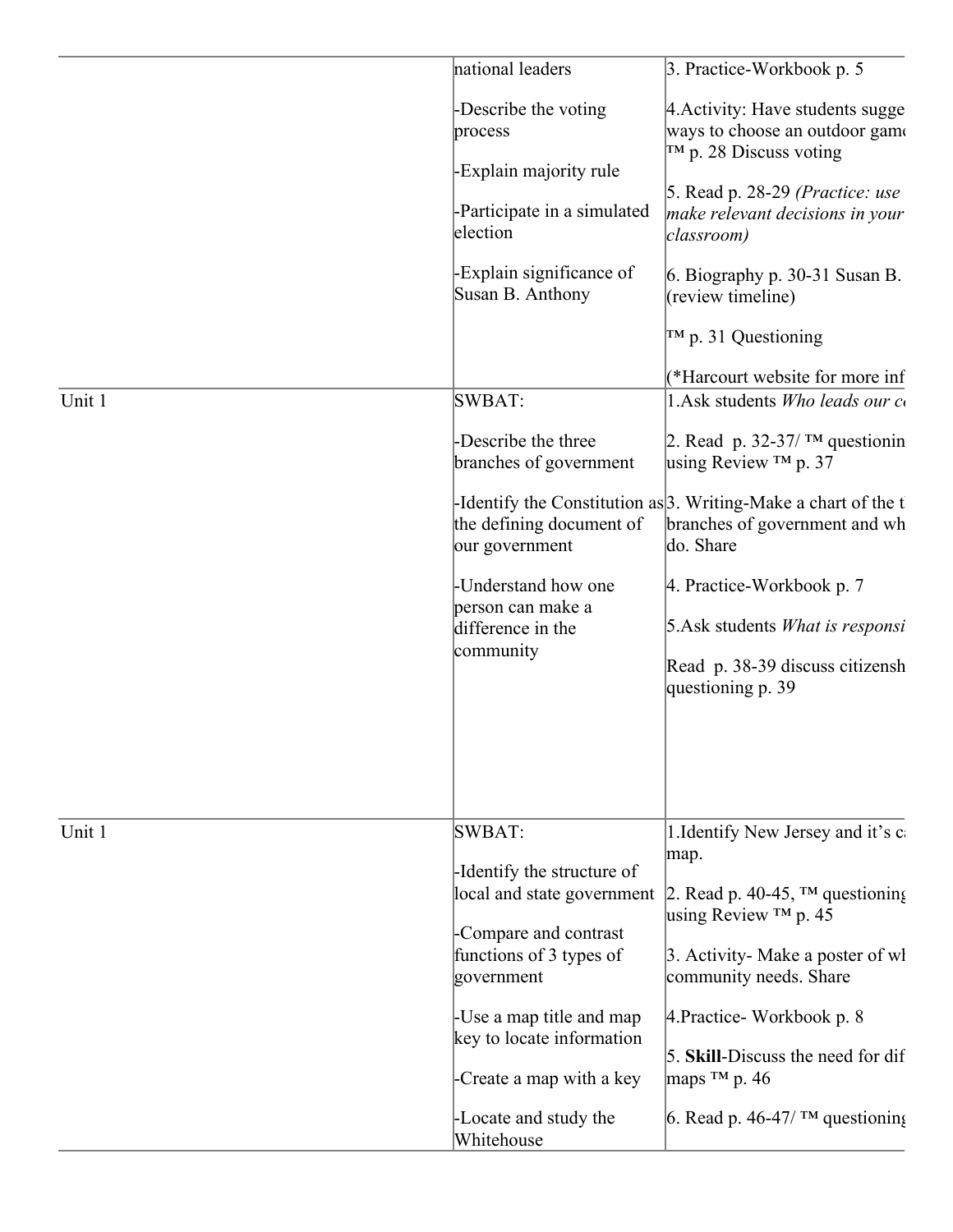|        | *Harcourt web activity                                                |
|--------|-----------------------------------------------------------------------|
|        | 7. Read through p. 48-49 $TM$ que<br>The White House                  |
|        | *Harcourt website activity                                            |
| Unit 1 | 1. Review questioning $TM$ p. 52-<br>SWBAT:                           |
| W      | -Review concepts learned<br>2. Workbook p. 11/ Study Guide<br>in unit |
|        | Test taking strategies $TM$ p. 53                                     |
|        | Review answers whole class/di                                         |
|        | *Harcourt website- Adventure A                                        |
| Unit 1 | 1. Administer unit test<br>SWBAT:                                     |
|        | -Recall concepts learned in 2.Use data for reteaching<br>lunit        |
|        |                                                                       |

# **Integration of Career Readiness, Life Literacies and Key Skills**

| TECH.9.4.2.GCA.1     | Articulate the role of culture in everyday life by describing one's own culture and<br>comparing it to the cultures of other individuals (e.g., 1.5.2.C2a, 7.1.NL.IPERS.5,<br>7.1.NL.IPERS.6). |
|----------------------|------------------------------------------------------------------------------------------------------------------------------------------------------------------------------------------------|
|                      | A variety of diverse sources, contexts, disciplines, and cultures provide valuable and<br>necessary information that can be used for different purposes.                                       |
| WRK.9.2.2.CAP.1      | Make a list of different types of jobs and describe the skills associated with each job.                                                                                                       |
| TECH.9.4.2.CT.3      | Use a variety of types of thinking to solve problems (e.g., inductive, deductive).                                                                                                             |
| TECH.9.4.2.TL.6      | Illustrate and communicate ideas and stories using multiple digital tools (e.g., SL.2.5.).                                                                                                     |
| TECH.K-12.P.6        | Model integrity, ethical leadership and effective management.                                                                                                                                  |
| TECH.K-12.P.8        | Use technology to enhance productivity increase collaboration and communicate<br>effectively.                                                                                                  |
| <b>TECH.K-12.P.5</b> | Utilize critical thinking to make sense of problems and persevere in solving them.                                                                                                             |
| <b>TECH.K-12.P.1</b> | Act as a responsible and contributing community members and employee.                                                                                                                          |

#### **Technology and Design Integration**

Students will interact with the Smartboard, Ipads, Chromebooks, and document camera.

| CS.K-2.8.2.2.ITH.1 | Identify products that are designed to meet human wants or needs.                |
|--------------------|----------------------------------------------------------------------------------|
| CS.K-2.8.1.2.IC.1  | Compare how individuals live and work before and after the implementation of new |
|                    | computing technology.                                                            |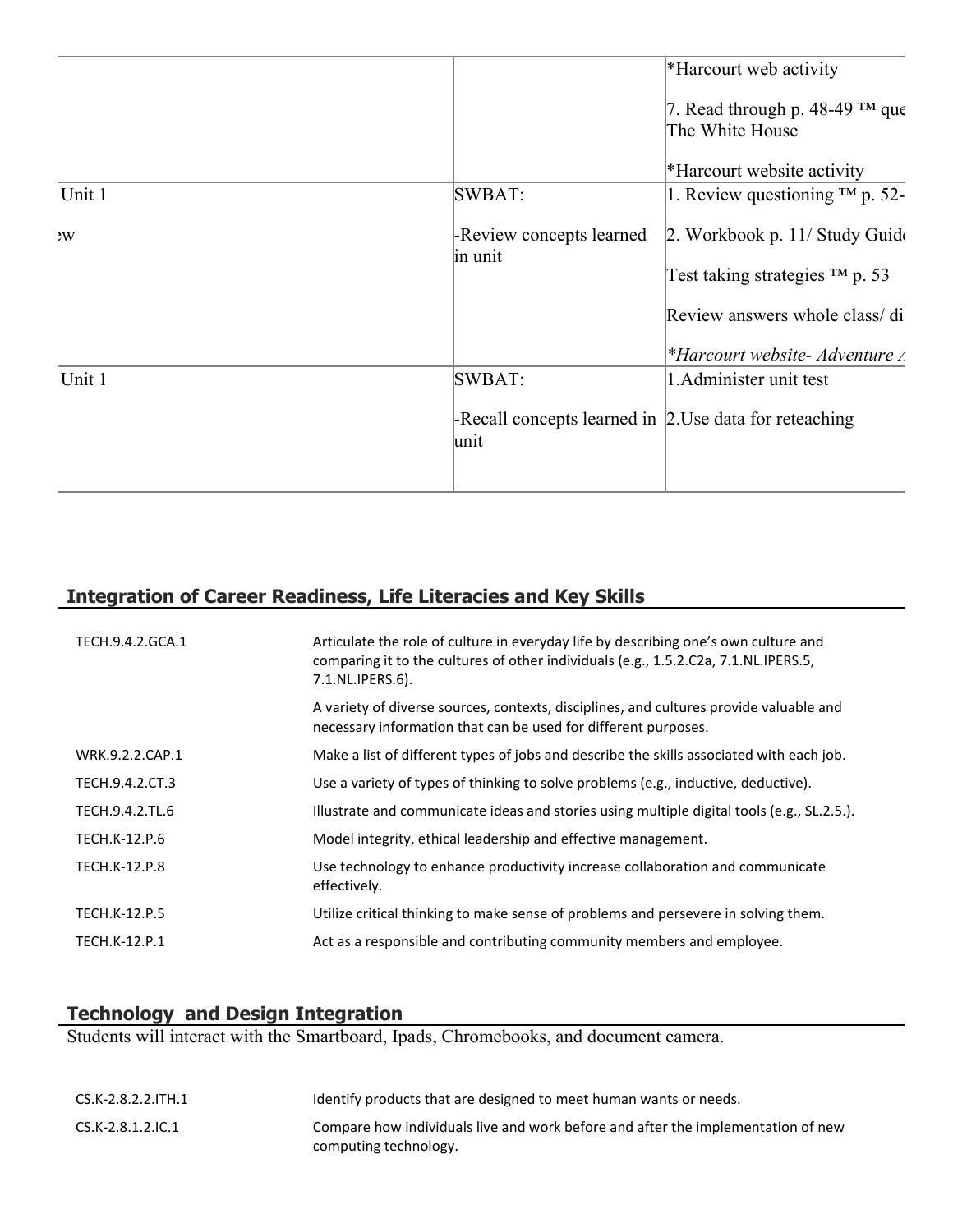| CS.K-2.8.2.2.EC.1  | Identify and compare technology used in different schools, communities, regions, and<br>parts of the world.                         |
|--------------------|-------------------------------------------------------------------------------------------------------------------------------------|
| CS.K-2.8.2.2.ITH.3 | Identify how technology impacts or improves life.                                                                                   |
| CS.K-2.8.1.2.CS.1  | Select and operate computing devices that perform a variety of tasks accurately and<br>quickly based on user needs and preferences. |
| CS.K-2.8.2.2.ITH.4 | Identify how various tools reduce work and improve daily tasks.                                                                     |

#### **Interdisciplinary Connections**

| LA.RI.2.1  | Ask and answer such questions as who, what, where, when, why, and how to demonstrate<br>understanding of key details in a text.                                                         |
|------------|-----------------------------------------------------------------------------------------------------------------------------------------------------------------------------------------|
| LA.RI.2.2  | Identify the main topic of a multiparagraph text as well as the focus of specific paragraphs<br>within the text.                                                                        |
| LA.RI.2.10 | Read and comprehend informational texts, including history/social studies, science, and<br>technical texts, at grade level text complexity proficiently with scaffolding as needed.     |
| LA.RI.2.3  | Describe the connection between a series of historical events, scientific ideas or concepts,<br>or steps in technical procedures in a text.                                             |
| LA.RI.2.6  | Identify the main purpose of a text, including what the author wants to answer, explain, or<br>describe.                                                                                |
| LA.RI.2.4  | Determine the meaning of words and phrases in a text relevant to a grade 2 topic or<br>subject area.                                                                                    |
| LA.RF.2.3  | Know and apply grade-level phonics and word analysis skills in decoding words.                                                                                                          |
| LA.RI.2.5  | Know and use various text features (e.g., captions, bold print, subheadings, glossaries,<br>indexes, electronic menus, icons) to locate key facts or information in a text efficiently. |

## **Differentiation**

- Understand that gifted students, just like all students, come to school to learn and be challenged.
- Pre-assess your students. Find out their areas of strength as well as those areas you may need to address before students move on.
- Consider grouping gifted students together for at least part of the school day.
- Plan for differentiation. Consider pre-assessments, extension activities, and compacting the curriculum.
- Use phrases like "You've shown you don't need more practice" or "You need more practice" instead of words like "qualify" or "eligible" when referring to extension work.
- Encourage high-ability students to take on challenges. Because they're often used to getting good grades, gifted students may be risk averse.

#### **Definitions of Differentiation Components**:

- o Content the specific information that is to be taught in the lesson/unit/course of instruction.
- o Process how the student will acquire the content information.
- o Product how the student will demonstrate understanding of the content.
- o Learning Environment the environment where learning is taking place including physical location and/or student grouping

#### **Differentiation occurring in this unit:**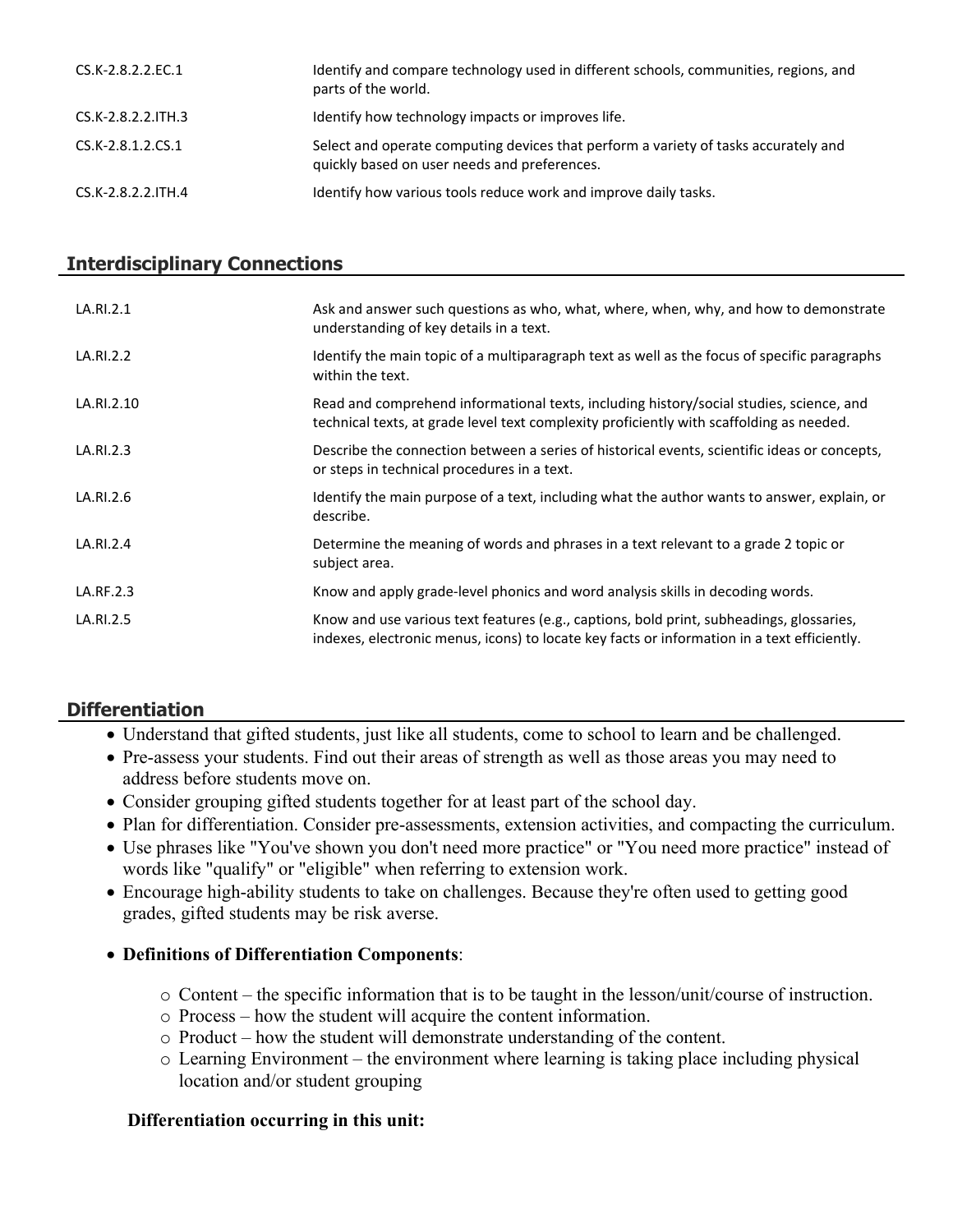#### **For the unit:**

#### **Differentiation:**

\*Refer to Teacher's Manual ESL/ Extra Support/ Enrichment ideas for each lesson

#### **Will vary according to student readiness /interest/learning profile:**

- Leveled Text
- [Levels of Questioning](http://www.bloomstaxonomy.org/Blooms%20Taxonomy%20questions.pdf)
- [Anchor activities](http://www.rec4.com/filestore/REC4_AnchorActivityPacket_080513.pdf) (ongoing-listen to books, websites)
- [Harcourt web activities](http://www.harcourtschool.com/ss1/)
- Whiteboard response
- Flexible Grouping
- Graphic Organizers
- Videos [Discovery Education/](http://www.discoveryeducation.com/) BrainPop Jr.
- KWL Charts
- Think-Pair-Share
- Reading Buddies
- Enrichment/Remediation

#### **Modifications & Accommodations**

Follow IEP's and 504's to enhance student learning

Refer to QSAC EXCEL SMALL SPED ACCOMMOCATIONS spreadsheet in this discipline.

**Modifications and Accommodations used in this unit:**

#### **Benchmark Assessments**

**Benchmark Assessments** are given periodically (e.g., at the end of every quarter or as frequently as once per month) throughout a school year to establish baseline achievement data and measure progress toward a standard or set of academic standards and goals.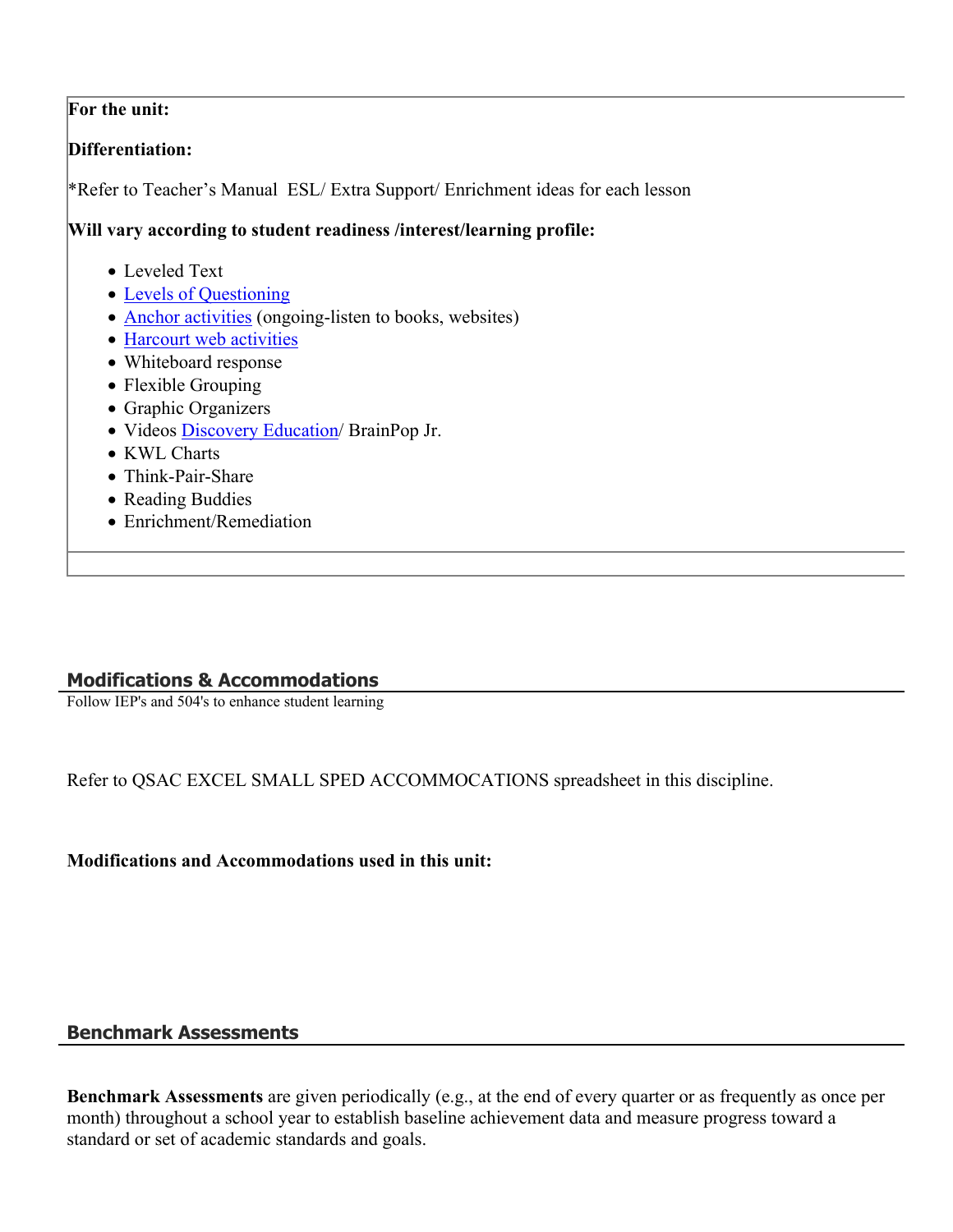#### **Schoolwide Benchmark assessments:**

Aimsweb benchmarks 3X a year

Linkit Benchmarks 3X a year

DRA

#### **Additional Benchmarks used in this unit:**

Projects/Rubrics

#### **Formative Assessments**

- Teacher Observation
- Questioning
- Whiteboard Response
- Think-Pair Share
- Classroom discussion
- Workbook pages
- Writing/Performance rubrics included in lesson

Assessment allows both instructor and student to monitor progress towards achieving learning objectives, and can be approached in a variety of ways. **Formative assessment** refers to tools that identify misconceptions, struggles, and learning gaps along the way and assess how to close those gaps. It includes effective tools for helping to shape learning, and can even bolster students' abilities to take ownership of their learning when they understand that the goal is to improve learning, not apply final marks (Trumbull and Lash, 2013). It can include students assessing themselves, peers, or even the instructor, through writing, quizzes, conversation, and more. In short, formative assessment occurs throughout a class or course, and seeks to improve student achievement of learning objectives through approaches that can support specific student needs (Theal and Franklin, 2010, p. 151).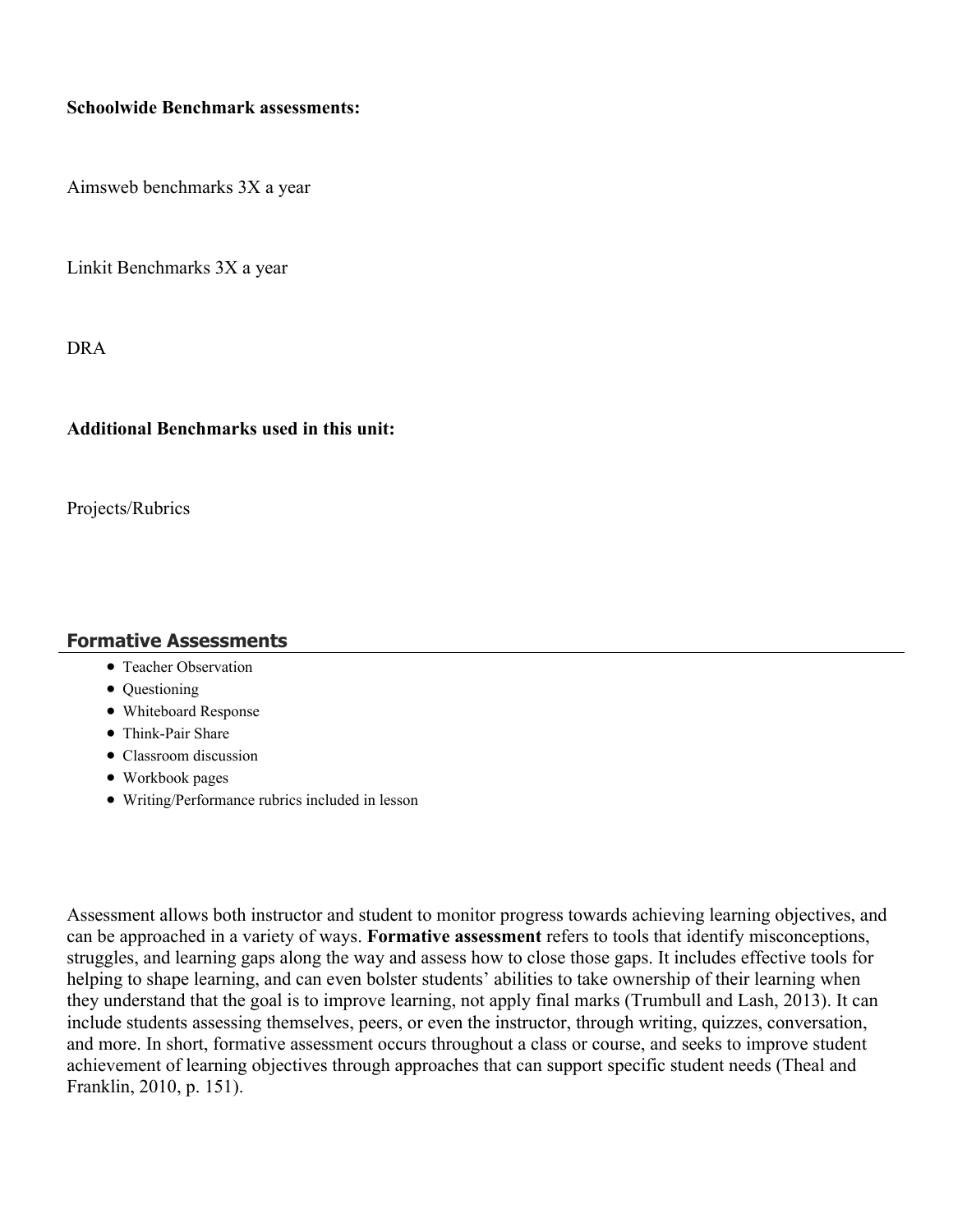#### **Formative Assessments used in this unit:**

- Teacher Observation
- Questioning
- Whiteboard Response
- Think-Pair Share
- Classroom discussion
- Workbook pages
- Writing/Performance rubrics included in lesson

Pretest

## **Summative Assessments**

**summative assessments** evaluate student learning, knowledge, proficiency, or success at the conclusion of an instructional period, like a unit, course, or program. Summative assessments are almost always formally graded and often heavily weighted (though they do not need to be). Summative assessment can be used to great effect in conjunction and alignment with formative assessment, and instructors can consider a variety of ways to combine these approaches.

#### **Summative assessments for this unit:**

Unit Test

## **Instructional Materials**

Hartcourt textbook

See materials embedded in lessons above.

Supplemental:

Read alouds

Leveled readers